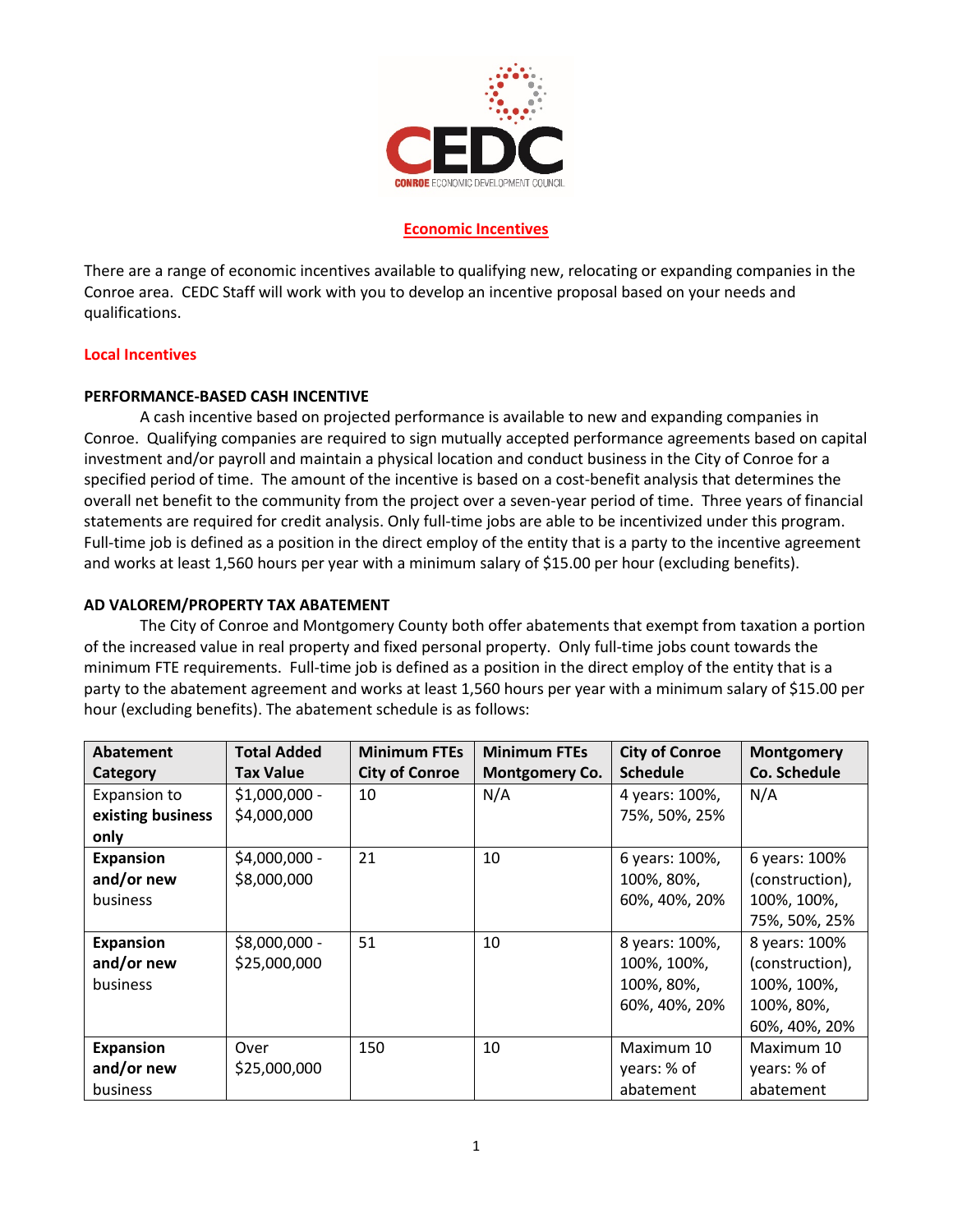|  |  | each year to be | each year to be |
|--|--|-----------------|-----------------|
|  |  | determined      | determined      |

## **TEXAS ECONOMIC DEVELOPMENT ACT/CHAPTER 313 AGREEMENTS WITH SCHOOL DISTRICTS**

In 2001, the 77th Texas Legislature enacted House Bill 1200 creating Tax Code Chapter 313, Texas Economic Development Act, to encourage large-scale manufacturing, research and development, renewable energy, nuclear and integrated gasification combined cycle electric generation facilities and other large capital investment projects in the State of Texas. It requires companies to invest a specified amount of money to qualify for a ten-year limitation on the appraised value of a property for the maintenance and operations portion of the school district property tax. The local school district must elect to participate in order for the company to recognize this benefit. The Act also requires that the limitation on appraised value be a determining factor in the applicant's decision to invest capital and construct the project in the state and requires that the Comptroller state in writing the basis for that determination. The qualifying investment amount is determined on a sliding scale that begins at \$100 million. For more information, please visit [https://comptroller.texas.gov/economy/local/ch313/.](https://comptroller.texas.gov/economy/local/ch313/)

## **CHAPTER 380 – MUNICIPAL AGREEMENTS & CHAPTER 381 – COUNTY AGREEMENTS**

Chapter 380 (Section 380.001) of the Local Government Code, authorizes municipalities to offer a range of incentives designed to promote state or local economic development. Specifically, it allows for the provision of loans and grants of city funds, as well as the use of city staff, city facilities or city services, at minimal or no charge. To establish a loan or grant or to offer discounted or free city services, the city must meet the requirements contained in the Texas Constitution and in applicable Texas statutes and their own city charters and any other local provisions.

Chapter 381 of the Local Government Code allows counties to provide incentives encouraging developers to build in their jurisdictions. A county may administer and develop a program to make loans and grants of public money to promote state or local economic development and to stimulate, encourage and develop business location and commercial activity in the county.

For more information, please review the following link: <https://comptroller.texas.gov/economy/local/ch380-381/index.php>

#### **TEXAS ENTERPRISE ZONE PROGRAM**

The Texas Enterprise Zone Program (EZP) is a state sales and use tax refund program designed to encourage private investment and job creation in economically distressed areas of the state. Texas communities must nominate companies in their jurisdiction to receive an Enterprise Zone designation and thus be eligible to receive state sales and use tax refunds on qualified expenditures by submitting an application on the company's behalf. Companies must meet minimum capital investment thresholds and create and/or retain jobs that employ a certain percentage of economically disadvantaged individuals, enterprise zone residents, or veterans. The program eligibility requirements include:

- 1. Jobs counted for benefit must have an average weekly wage which meets or exceeds the average county weekly wage in the county which the qualified business site is located.
- 2. Each community has a limited number of designations available per biennium; communities with a population at or above 250,000 have 9 designations available per biennium, while communities with a population of less than 250,000 have 6 designations available. The state may award a maximum of 105 designations statewide per biennium, and may award up to 12 designations per quarterly round.
- 3. Employment (new and retained jobs) and capital investment commitments must be met prior to the expiration of the designation period.
- 4. A company must first pay the applicable state sales and use tax on qualified expenditures in order to receive a refund of those taxes.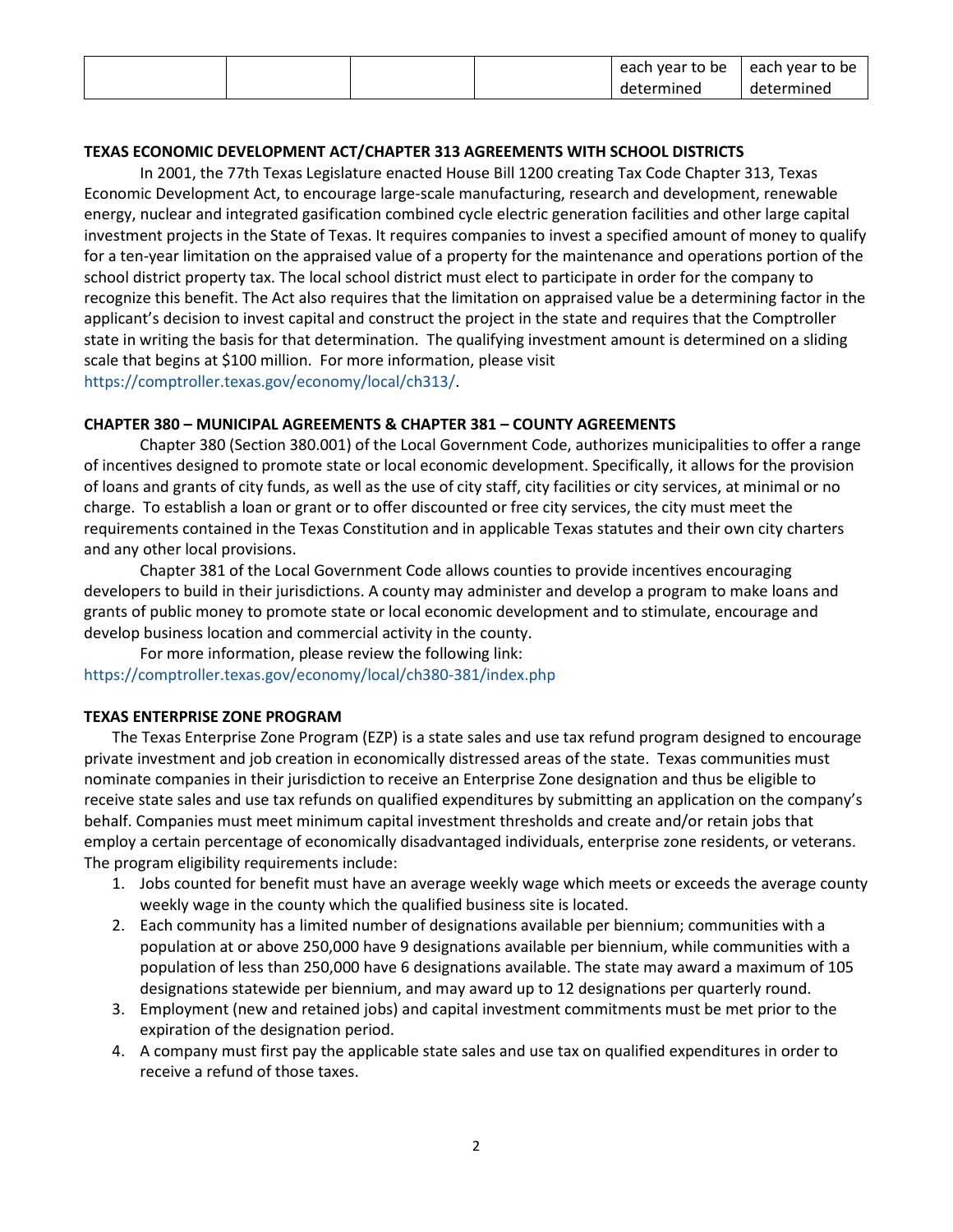- 5. The percentage of a project's new employees who must meet economically disadvantaged, enterprise zone residency, or veteran requirement varies depending on whether the qualified business site is located inside or outside of an Enterprise Zone—state-designated area with economically depressed conditions.
	- If located within a Zone, 25% of the company's new employees at the qualified business site must meet economically disadvantaged, enterprise zone residency or veteran requirements
	- If located outside a Zone, 35% of the company's new employees at the qualified business site must meet economically disadvantaged, enterprise zone residency, or veteran requirements.
- 6. Only full-time jobs qualify for EZP award consideration
- 7. Jobs must be maintained through the end of the designation period, or for at least 3 years after the date on which tax benefits are received, whichever is later.

The application period for the EZP occurs quarterly, with applications for the respective rounds due by 5:00 pm on the first business day of March, June, September and December.

# **FREEPORT EXEMPTION**

A community may choose to offer the Freeport exemption for various types of goods that are detained in Texas for a short period of time. Freeport property includes goods, wares, merchandise, ores, and certain aircraft and aircraft parts. Freeport property qualifies for an exemption from ad valorem taxation only if it has been detained in the state for 175 days or less for the purpose of assembly, storage, manufacturing, processing, or fabricating. For certain aircraft parts, a community, by official action, may extend the deadline to 730 days. *Four of the five taxing jurisdictions in Conroe offer this exemption on Freeport eligible goods.*

## **FOREIGN TRADE ZONE #265**

Foreign-trade zone (FTZ) status is a cost reduction service. Zone status can reduce the costs associated with conducting U.S. based foreign trade activity. These "reduced costs" are the effective cost of complying with U.S. customs and trade laws, regulations and rules; zone status is a tool for managing how and when these laws, rules and regulations are applied.

FTZ 265's primary mission is to assist in the local economic structure's business establishments, current and prospective, obtain the benefits from, and/or adjust to the challenges created by the nation's increasing levels of foreign trade. The business/economic activities that can benefit from zone status include:

- Foreign-trade logistics
- Exporting
- Production (manufacturing/assembly)

FTZ 265's grant of authority was awarded to the City of Conroe. As such the City is the zone's grantee. The City of Conroe has contracted with the Trade Development Company, L.L.C. to be FTZ 265's zone administrator. Questions on matters about foreign-trade zones in general or specific questions about FTZ 265 should be directed to the company's principal:

Richard F Ehmann, Jr. 2424 Pennsylvania Ave., N.W., Suite 308 Washington, D.C. 20027 (202) 223-0501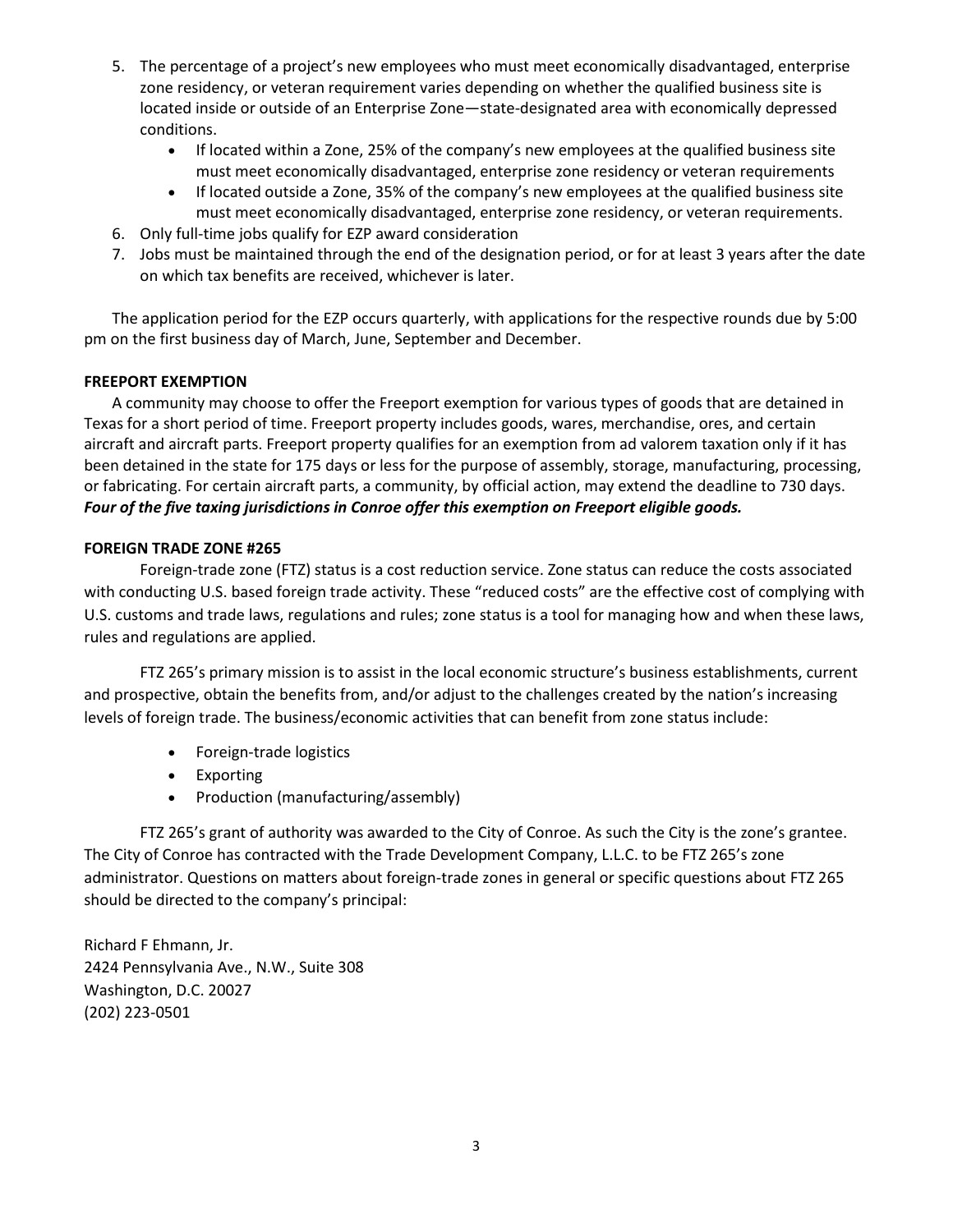## **State Incentives**

## **TEXAS ENTERPRISE FUND**

The Texas Enterprise Fund (TEF) awards "deal-closing" grants to companies planning a new project including a facility opening or expansion, with significant projected job creation and capital investment, where a single site in Texas is actively competing with at least one viable out-of-state option. The program eligibility requirements include:

- The single Texas site being considered for the project must be in active competition with at least one out-of-state site and the company must not have made a location decision. Actions signifying the company has already made a location decision include, but are not limited to—signing a lease, purchasing land, hiring employees and/or making a location announcement.
- Projected new job creation must exceed 75 full-time jobs.
- The total average wage for new jobs must meet or exceed the average county wage for the county in which the project would be located during the full term of the grant agreement.
- The company must demonstrate significant levels of planned capital investment, as determined by the Governor's Office.
- The project must be supported by the city, county and/or school district in which the project would be located, particularly in the form of local economic incentive offers.
- The company must be well-established and financially sound.
- The company must operate in an advanced industry which affords it other feasible location options

"Deal-closing" cash grants are calculated according to a uniform analytical model for each applicant. Award amounts are calculated on the average wage of new employees, taking into account the expected hiring timeline and number of jobs created, with per-employee award amounts subject to adjustment based on the company's total proposed capital investment. With a rolling application period, eligible companies must submit a complete application packet to be considered for a TEF grant. TEF applicants undergo a thorough 11-step due diligence screening process. Areas of focus include project competitiveness, corporate activity, financial standing, tax status, legal issues, credit ratings, estimated economic impact, and the business climates of competing locations. The Governor, Lieutenant Governor, and Speaker of the House review all applications and must unanimously agree to support the use of TEF for each applicant.

## **SKILLS DEVELOPMENT FUND**

The Skills Development Fund is an innovative program created to assist Texas public community and technical colleges finance customized job training for their local businesses. The Fund was established by the Legislature in 1995 and is administered by the Texas Workforce Commission. Grants are provided to help companies and labor unions form partnerships with local community colleges and technical schools to provide custom job training. Average training costs is \$1,800 per trainee; however, the benefit may vary depending on the proposal.

## **SELF SUFFICIENCY FUND**

The Self-Sufficiency Fund is a job-training program that is specifically designed for individuals that receive Temporary Assistance for Needy Families (TANF). The program links the business community with local educational institutions and is administered by the Texas Workforce Commission. The goal of the fund is to assist TANF recipients become independent of government financial assistance. The Fund makes grants available to eligible public colleges or to eligible private, nonprofit organizations to provide customized job training and training support services for specific employers. A joint application from the employer and the eligible public college and/or eligible private, nonprofit organization is required to be submitted to the Local Workforce Development Board for review and comment prior to approval.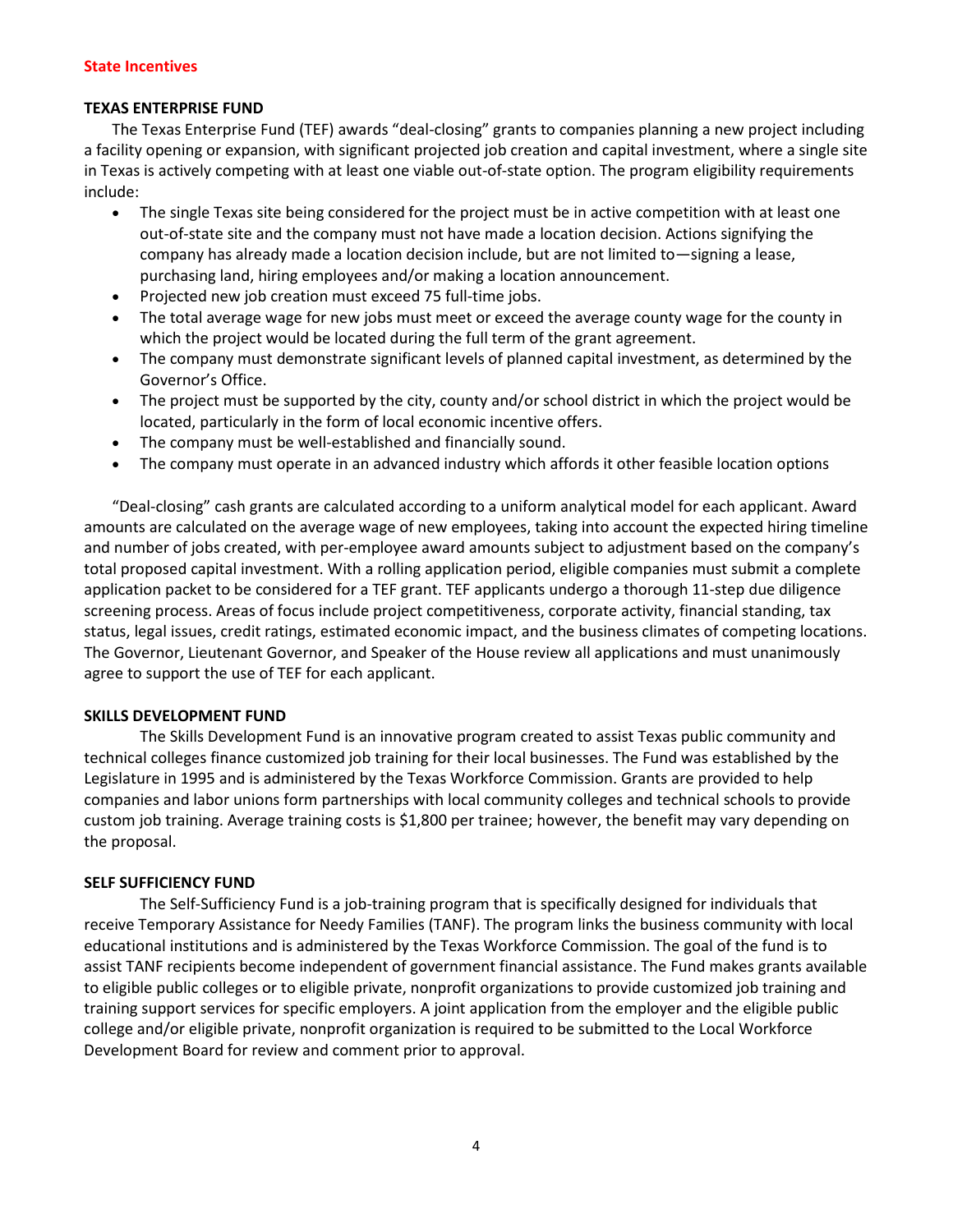#### **FRANCHISE TAX EXEMPTION & DEDUCTION FOR BUSINESS RELOCATION**

Effective Jan 1, 2014 House Bill 500 provides authorization for a company to deduct moving expenses from their apportioned margin while calculating their franchise liability. Companies must relocate their principle place of business from out of State into Texas to obtain the deduction. A taxable entity may deduct relocation costs incurred in relocating the taxable entity's main office or other principal place of business to this state from another state if the business meets the criteria in Texas Tax Code Section 171.109(b). The taxable entity must take the deduction on the entity's first annual report described by Rule 3.584(c)(1)(C)(i). The deduction may not reduce apportioned margin below zero, and no carryover of unused deduction is allowed. For more information, please review the following link[: http://www.window.state.tx.us/taxinfo/taxforms/05-906.pdf.](http://www.window.state.tx.us/taxinfo/taxforms/05-906.pdf) The bill also makes permanent an exemption for businesses that gross less than \$1 million in revenue while providing a \$1 million deduction for businesses once they pass the gross receipts revenue threshold. The bill also amends the margin calculation accordingly for equity.

#### **MANUFACTURING MACHINERY & EQUIPMENT**

Leased or purchased machinery, equipment, replacement parts, and accessories that are used or consumed in the manufacturing, processing, fabricating, or repairing of tangible personal property for ultimate sale, are exempt from state and local sales and use tax. Texas businesses are exempt from paying state sales and use tax on labor for constructing new facilities. Texas businesses are exempt from paying state sales and use tax on the purchase of machinery exclusively used in processing, packing, or marketing agricultural products by the original producer at a location operated by the original producer. For more information, please review the following link:<https://comptroller.texas.gov/taxes/publications/94-124.php>

#### **SALES TAX EXEMPTION ON NATURAL GAS & ELECTRICITY**

Texas companies are exempt from paying state and local sales and use tax on electricity and natural gas used in manufacturing, processing, or fabricating tangible personal property. The company must complete a "predominant use study" that shows that at least 50% of the electricity or natural gas consumed by the business directly causes a physical change to a product.

#### **DATA CENTER EXEMPTION**

Texas provides 100% exemption on sales tax for computers, equipment, cooling systems, power infrastructure, electricity and fuel for Data Centers meeting the minimum thresholds of \$200 million in capital investment, 20 new jobs, and an average salary of at least 120% of the county average salary. For more information, please review the following link:<https://comptroller.texas.gov/taxes/data-centers/>

#### **RESEARCH & DEVELOPMENT TAX CREDIT**

In 2013, the 83th Texas Legislature enacted House Bill 800 creating a Research & Development tax credit effective Jan. 1, 2014. Providing companies a choice between a franchise tax credit and a sales tax exemption for materials, software, and equipment used for R&D purposes. Tax Code Chapter 171, subchapter M effectively establishes the qualifications, definitions and eligibility criteria for the credit. For more information, please review the following link:<https://comptroller.texas.gov/taxes/qualified-research/>

#### **POLLUTION CONTROL EQUIPMENT INCENTIVE**

A Texas constitutional amendment providing an exemption from property taxation for pollution control was approved in 1993. The intent was to ensure that compliance with environmental mandates, through capital investments, did not result in an increase in a facility's property taxes. A facility must first receive a determination from the Texas Commission on Environment Quality (TCEQ) that property is for pollution control purposes. That positive use determination is then provided to the local appraisal district, which must accept the TCEQ's decision and grant the property an exemption from property taxes. To be eligible for a positive use